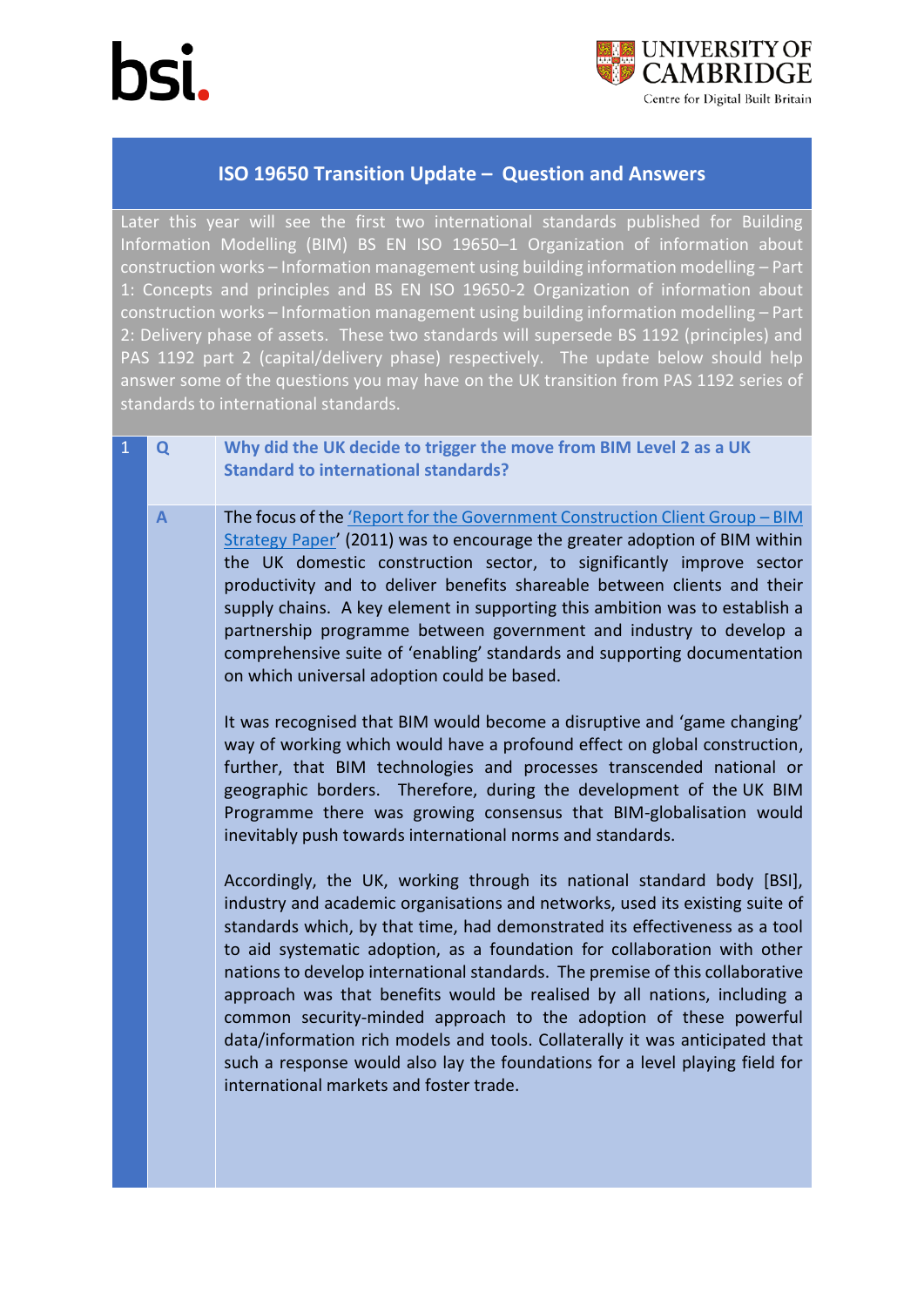## bsi.



| Q              | What is the proposed time-line for the ISO 19650 transition?                                                                                                                                                                                                                            |
|----------------|-----------------------------------------------------------------------------------------------------------------------------------------------------------------------------------------------------------------------------------------------------------------------------------------|
| $\overline{A}$ | It is anticipated that the following documents will be published concurrently<br>around the end of 2018:<br>BS EN ISO 19650-1: Organization of information about construction works -                                                                                                   |
|                | Information management using building information modelling: Concepts<br>and principles                                                                                                                                                                                                 |
|                | BS EN ISO 19650-2: Organization of information about construction works<br>- Information management using building information modelling: Delivery<br>phase of the assets                                                                                                               |
|                | UK National Annex to ISO 19650 [to aid implementation in the UK and<br>ensure BIM Level 2 within the ISO framework]                                                                                                                                                                     |
|                | <b>UK Transition Guidance</b>                                                                                                                                                                                                                                                           |
|                | [Note: During the summer of 2018 the UK Annex will be issued for public<br>consultation.]                                                                                                                                                                                               |
| Q              | We have already started to implement a BIM Level 2 project using the<br>current suite of documents [as per http://bim-level2.org/en/standards/];<br>will we need to adopt the ISO19650s to remain BIM Level 2 compliant as it<br>is a contract requirement?                             |
| $\mathbf{A}$   | It is anticipated that if you are already using the existing BIM Level 2 BS /<br>PAS suite of standards on your projects no changes will be required as there<br>should be no inconsistency with those projects using the ISO 19650<br>documents.                                       |
|                | [Note: The legal position on this is being checked prior to the ISO<br>publication]                                                                                                                                                                                                     |
| Q              | Will the overall principles of BIM Level 2 stay the same follow the ISO<br>introduction?                                                                                                                                                                                                |
| $\mathsf{A}$   | ISO 19650-1 and 2 are founded on the UK's standards for Information<br>management using building information modelling as per BS 1192:2007 +<br>A2:2016 and PAS 1192-2:2013. The principles remain as per these standards<br>with terminology changes being preserved via the UK Annex. |
|                |                                                                                                                                                                                                                                                                                         |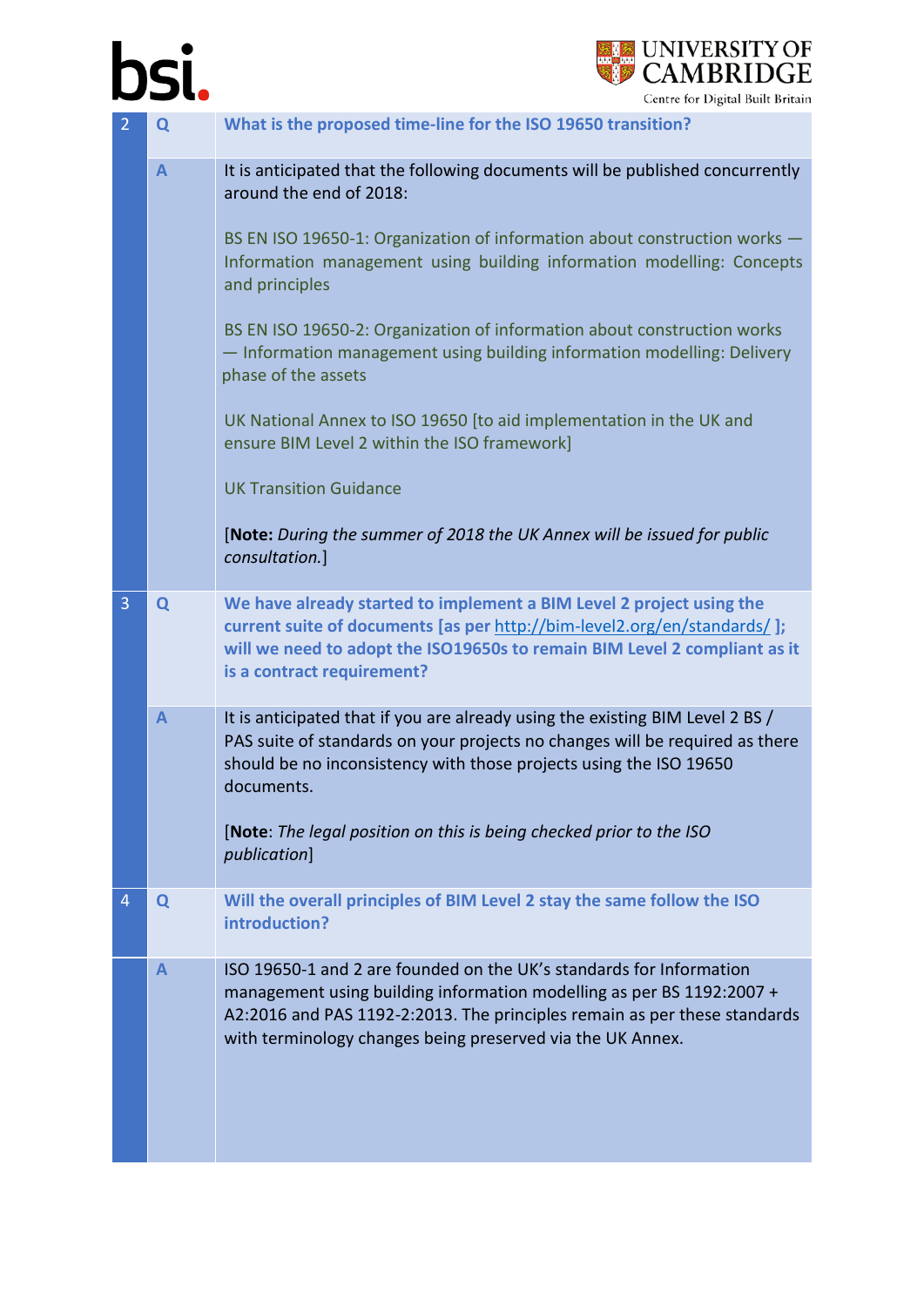## bsi.



| 5              | Q              | Will the introduction of the ISO documents mean any change to the<br>current BIM Policy requirements of the Home Nation countries and their<br>programmes?                                                                                                                                                                                                                                                                                                                               |
|----------------|----------------|------------------------------------------------------------------------------------------------------------------------------------------------------------------------------------------------------------------------------------------------------------------------------------------------------------------------------------------------------------------------------------------------------------------------------------------------------------------------------------------|
|                | $\mathsf{A}$   | As the principles of BIM Level 2 will remain the same following the ISO<br>publication it is not thought that there will be any policy changes.<br>However, the Home Nation Working Group will be working with BSI and the<br>ISO Convenor to understand the need for any changes to their programmes<br>around standards, terminologies, BIM Level 2 templates and the like.                                                                                                            |
| $6\phantom{1}$ | Q              | What are the main changes between BIM Level 2 and its ISO equivalent?                                                                                                                                                                                                                                                                                                                                                                                                                    |
|                | $\overline{A}$ | ISO 19650 is an internationalisation of the UK's BIM Level 2 and contains all<br>the same principles and high-level requirements with specific UK content<br>contained in our National Annex. However, the ISO documents do look<br>different, particularly in the terminology they use (such as "appointing<br>party" instead of "employer").                                                                                                                                           |
| 7              | Q              | Are there any new roles or responsibilities that the ISO introduces?                                                                                                                                                                                                                                                                                                                                                                                                                     |
|                | $\overline{A}$ | There are no new roles or responsibilities. Roles are called "functions" in the<br>ISO, and this should help avoid the often-held view that new job-titles and<br>team members are required, which was never intended to be the case.                                                                                                                                                                                                                                                    |
| 8              | Q              | Which BIM Level 2 standards will be withdrawn following the ISO<br>introduction and when will this occur?                                                                                                                                                                                                                                                                                                                                                                                |
|                | $\mathsf{A}$   | BS 1192:2007 + A2:2016 Collaborative production of architectural,<br>engineering and construction information. Code of practice and PAS 1192-<br>2:2013 Specification for information management for the capital/delivery<br>phase of construction projects using building information modelling will be<br>withdrawn as their content will be reflected in the new ISO 19650-1 and 2.<br>[Note: The above documents could still be used as a reference to aid<br><i>implementation]</i> |
| 9              | Q              | Will other standards in the BIM Level 2 suite remain as they are following<br>the ISO introduction?                                                                                                                                                                                                                                                                                                                                                                                      |
|                | $\mathbf{A}$   | Yes, all other BIM Level 2 Standards such as PAS1192-3, BS1192-4 and<br>PAS1192-5 will remain extant and part of the new suite, these will be<br>referenced through the UK Annex.<br>PAS1192-3 and PAS1192-5 are in the process of transitioning to ISO and will<br>become:                                                                                                                                                                                                              |